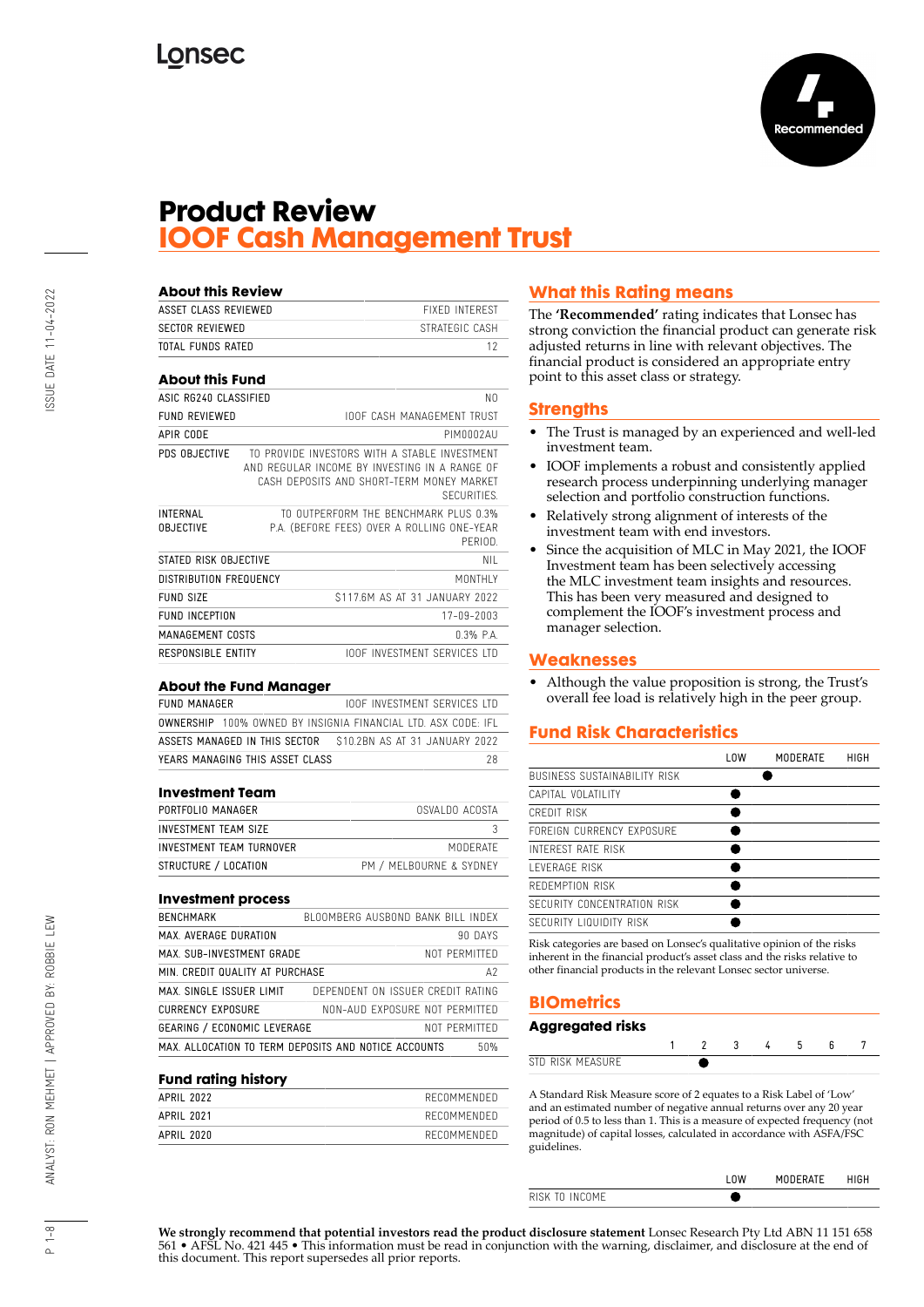# **IOOF Cash Management Trust**

### **Features and benefits**

|                                                                        | LOW        | MODERATE        | HIGH |
|------------------------------------------------------------------------|------------|-----------------|------|
| COMPI FXITY                                                            |            |                 |      |
| FSG                                                                    |            |                 |      |
| Fee profile                                                            |            |                 |      |
|                                                                        | <b>LOW</b> | <b>MODERATE</b> | HIGH |
| FFFS VS. UNIVERSE                                                      |            |                 |      |
| FEES VS. ASSET CLASS                                                   |            |                 |      |
| FFFS VS. SUB-SECTOR                                                    |            |                 |      |
| Fee BIOmetrics are a function of expected total fee as a percentage of |            |                 |      |

Fee BIOmetrics are a function of expected total fee as a percentage of expected total return.

# **What is this Fund?**

- The IOOF Cash Management Trust ('the Trust') aims to provide investors with a stable investment, regular income and competitive returns. The Trust aims to outperform the returns of the Bloomberg AusBond Bank Bill Index by 0.30% p.a. (before fees) over a rolling one-year period.
- The Trust predominantly invests in high quality short-term money market and bank-based securities issued or guaranteed by the Commonwealth Government or Rated A-1+, A-1 or A-2 by Standard & Poor's; the Trust is able to invest in securities which are rated BBB- and upwards. Typical securities held include floating rate notes (FRNs), negotiable certificates of deposits (NCDs), commercial paper (CPs), term deposits, notice accounts and overnight cash.
- The Trust is managed by IOOF Investment Services Ltd ('IOOF' or 'the Manager'). IOOF adopts a Multi-Manager investment style, taking an active approach. IOOF's investment philosophy is guided by a number of key principles which have foundations in academic research; active managers can outperform sector benchmarks over the long-term, in-depth research and analysis can provide superior insight and provide the potential for outperformance, and investment style can have a significant impact on performance.
- IOOF's investment philosophy is predicated on the belief that active management of duration positioning can provide incremental value-add against the 90-day bank bill rate. The investment strategy is driven by forecasts of the short-term direction of the interest rate cycle. Active return is expected to be sourced from duration (20%) and yield curve (30%) positioning, with the remainder from issuer selection (20%) and relative value (30%).
- As per the PDS dated 30 November 2019 including information for financial year ended 30 June 2021. The ongoing annual fees and cost to investors in the Trust includes management fees and costs of 0.30% p.a. which comprise a 0.30% p.a. management fee. The net transaction costs for the Trust which were 0.00% p.a. for the 12-month period ended 30 June 2021. Transaction costs include explicit (e.g., brokerage, stamp duty, clearing) and implicit (buy/ sell spreads in multi-asset) costs of buying and selling underlying assets (like shares or fixed income) and the cost of hedging/protection strategies incurred in managing the Trust. These costs are not paid to the Manager. Some transaction costs may be incurred due to investor activity (e.g., buying securities

when new application money flows into the Trust and selling securities to meet Trust redemptions) and these may be recouped via the Trust's buy/sell spreads (an investor activity fee). As at the time of this review, the Trust's buy/sell spreads were 0.00%/0.00% but as these can change frequently depending on market conditions, please refer to the Manager for the latest information.

# **Using this Fund**

**This is General Advice only and should be read in conjunction with the Disclaimer, Disclosure and Warning on the final page.**

- Lonsec notes that the Manager has produced a Target Market Determination (TMD) which forms part of its design and distribution arrangements for the Fund. Lonsec has sighted the TMD that has been provided by the Manager and notes that this should be referred to for further details on the Target Market Summary Description of Target Market and Review Triggers.
- Cash, Enhanced cash and deposit trusts are generally able to be liquidated in normal market conditions, though exposure to term deposits and notice accounts may result in delays processing withdrawals in stressed conditions or if the withdrawal requests exceed the level of securities able to be liquidated overnight. The maximum level of term deposits and notice accounts in ordinary conditions for the Trust is 50%.
- The Trust may be suitable for investors seeking a regular monthly income stream but wishes for capital stability and protection, particularly in rising interest rate environments.

### **Suggested Lonsec risk profile suitability**

|  | SECURE DEFENSIVE CONSERVATIVE BALANCED. GROWTH HIGH GROWTH |  |  |
|--|------------------------------------------------------------|--|--|
|  |                                                            |  |  |

For guidance on appropriate asset allocations and risk profiles, refer to the latest Lonsec Strategic Asset Allocation Review and Risk Profile Definitions on our website.

# **Changes Since Previous Lonsec Review**

- IOOF Holdings Ltd has changed its name to Insignia Financial Ltd. The Insignia Financial Group is made up of a number of leading brands including IOOF and MLC.
- Since the acquisition, there have been no significant changes to the investment philosophy and/or process.
- Since the acquisition of MLC in May 2021, the IOOF Investment team have been selectively accessing the MLC investment team insights and resources. This has been very measured and designed to complement IOOF's investment process and manager selection.
- The Investment team has obtained access to MLC Asset Management's consulting resource – JANA. The input from JANA has thus far been limited compared to the services received from the incumbent dedicated asset consultant – Mercer.

Lonsec Research Pty Ltd ABN 11 151 658 561 • AFSL No. 421 445 • This information must be read in conjunction with the warning, disclaimer, and disclosure at the end of this document. This report supersedes all prior reports.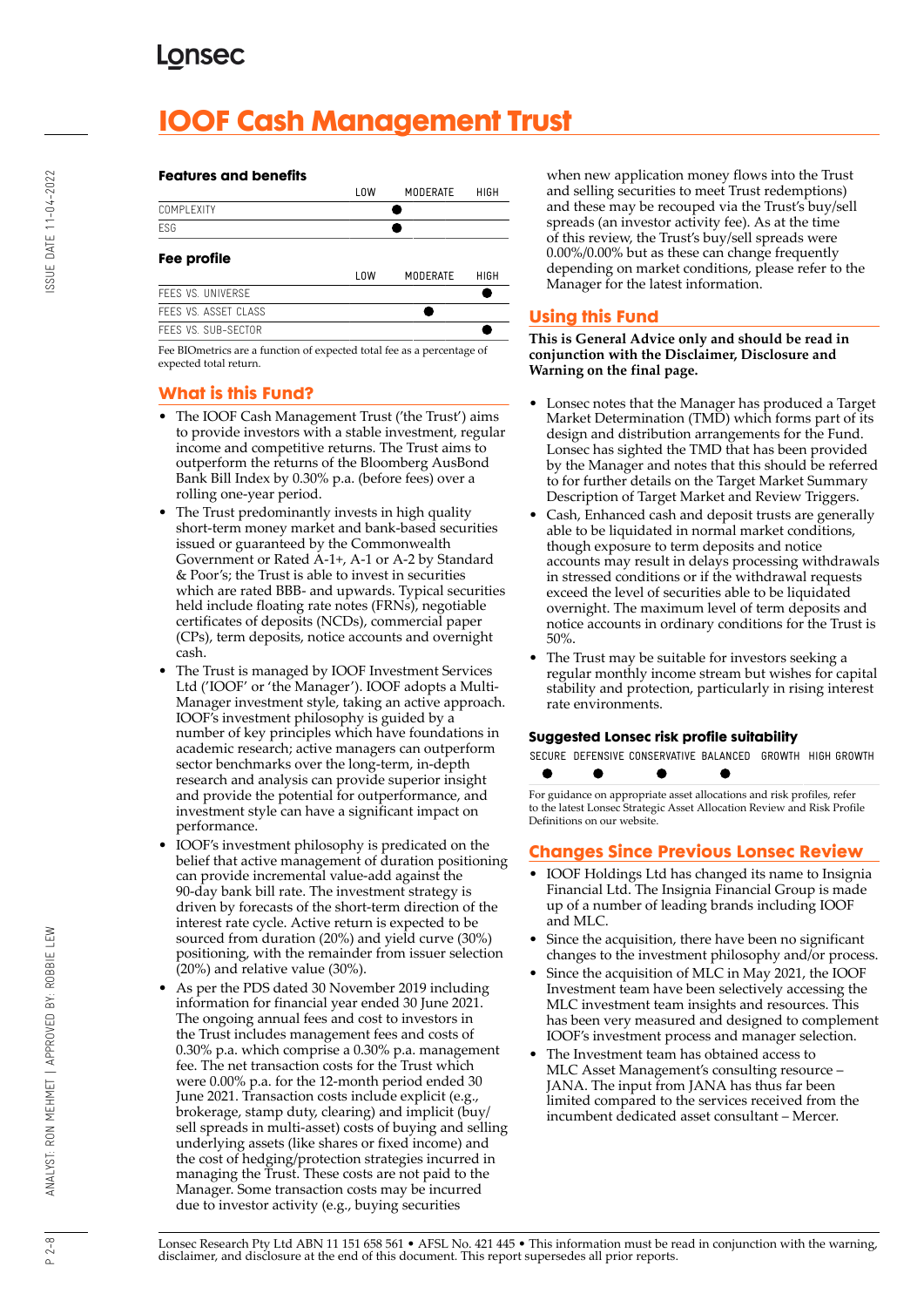# **IOOF Cash Management Trust**

# **Lonsec Opinion of this Fund**

## **People and resources**

- In May 2021, Insignia Financial Ltd (ASX code: IFL) completed its transaction agreement with the National Australia Bank (ASX Code: NAB) to acquire 100% of the MLC wealth management business. Upon finalisation of this transaction, the investment resources and personnel have begun working together to manage their respective products. With both businesses having significant experience in investment management, there are positive synergies meaning the collaboration has been additive to both parties. Further, there have been minimal disruptions to investment processes or personnel. Lonsec believes this process was professionally managed and has therefore resulted in a smooth transition and ongoing function for both businesses. Reporting lines, roles and responsibilities remain clear and undisrupted.
- The investment team is led by CIO Dan Farmer and further succession planning efforts also saw the appointment of Stanley Yeo as Deputy CIO and Head of Equities. Farmer previously managed the Australian equities portfolios at IOOF, and prior to joining the organisation, was Senior Executive Investments at Telstra Super. Lonsec believes that Farmer possesses the appropriate experience and skills to lead the team and has skilfully navigated the changes that have arisen from the MLC/Insignia Financial Ltd merger.
- The team consists of 22 people in total, other than Farmer and Yeo. The rest of the team comprises six heads of asset class/implementation, one head of governance, five portfolio/asset managers, one asset allocation manager, three performance analysts, three implementation analysts and one governance specialist.
- IOOF relies on the services of an external asset consultant, Mercer, when formulating individual strategies. Mercer provides ad-hoc advice and is an important input in terms of formulating strategic asset allocation and strategic tilting. Lonsec views Mercer as well-equipped to provide guidance and advice to the team. Lonsec believes there is a balance to be struck by the Manager when considering advice from Mercer whilst maintaining full discretion over portfolio management decisions. Pleasingly, their working relationship appears collaborative, but this will continue to be an area of focus for Lonsec in future reviews.
- The Trust is managed by Head of Fixed Interest Assets Osvaldo Acosta. In addition to the Trust, Acosta also has responsibilities for fixed interest strategies, including the IOOF Diversified Fixed Interest Trust. Lonsec considers Acosta to be suitably qualified and adept at managing the Trust, exhibiting a high degree of awareness concerning liquidity constraints and seeking out opportunities that offer additional alpha without compromising on quality.
- Acosta is well supported by several members of the Investment Team. This includes his primary backup Senior Manager (Fixed Interest Assets & Strategy) Mark Nordio who possesses 26 years of experience.
- Lonsec views key person risk associated with Acosta as low to moderate given the support and back-up structure implemented.

• The Manager's variable remuneration structure is measured against individual asset sector benchmarks and peer group comparisons and is linked to rolling one and three-year performance periods. Lonsec considers this to be a reasonable alignment with short and medium-term performance, however less so with longer-term objectives in high-risk profile funds managed by the team. IOOF allows members of the investment team to receive their bonuses (up to 100% base) in IFL shares. Lonsec views this change positively and believes it promotes further alignment and retention across the team. Lonsec understands the scheme is available to more senior investors

## **Research and portfolio construction**

- The investment process appears to be logical, transparent and reasonably intuitive, given the defensive characteristics the Trust aims to exhibit. The Trust essentially invests in short-term money market securities that offer the highest expected returns, while adhering to a set of risk limits (e.g., minimum credit quality of issuers). It seeks to have the highest protection against losses from defaults.
- The Basel III liquidity reform introduced to the Australian financial system in early 2015 prevents ADIs from "breaking" term deposits prior to their maturity. Depositors must provide banks with at least 31 days' notice if they wish to access their funds before the maturity date. Many banks now offer notice accounts, which allow depositors to access their funds with 31 days' notice. The Trust's Investment Management Agreement defines notice accounts as illiquid. Together with term deposits, the Trust's total exposure to these illiquid securities is capped at 50%, which is the highest among Lonsec rated peers.
- While the ability to significantly invest in illiquid securities may seem at odds with the Trust's daily liquidity term, Lonsec draws some comfort from IOOF's visibility and control of cash flows. An advantage the Trust has over peers is that other IOOF managed trusts (i.e. feeder funds) interfund into the Trust (c.90% of the Trust). Given these are internally managed funds, Acosta is typically notified of their expectant cash flow movements (and arguably IOOF has some control over their movements), allowing him to better forecast the cash flow needs of the Trust with greater accuracy than peers.
- More recently ASIC released guidance pertaining to the definition of "cash" and instruments which were deemed to be liquid as such the Trust's maximum average duration of the portfolio is 90 days.
- In Lonsec's view, management of the Trust is more reliant on public ratings than internal credit research compared to peers. This is considering the small team size, and that the Trust's investment universe comprises investment grade securities only. Lonsec, therefore, views this as pragmatic given the above reasoning.

### **ESG Integration**

The Manager has articulated a commitment to the integration of ESG within their investment process with evidence of a policy framework and public positioning. The ESG policy is freely available on the firm's website. Overall Lonsec views the strength of this commitment to be in line with peers.

Lonsec Research Pty Ltd ABN 11 151 658 561 • AFSL No. 421 445 • This information must be read in conjunction with the warning, disclaimer, and disclosure at the end of this document. This report supersedes all prior reports.

 $3 - 8$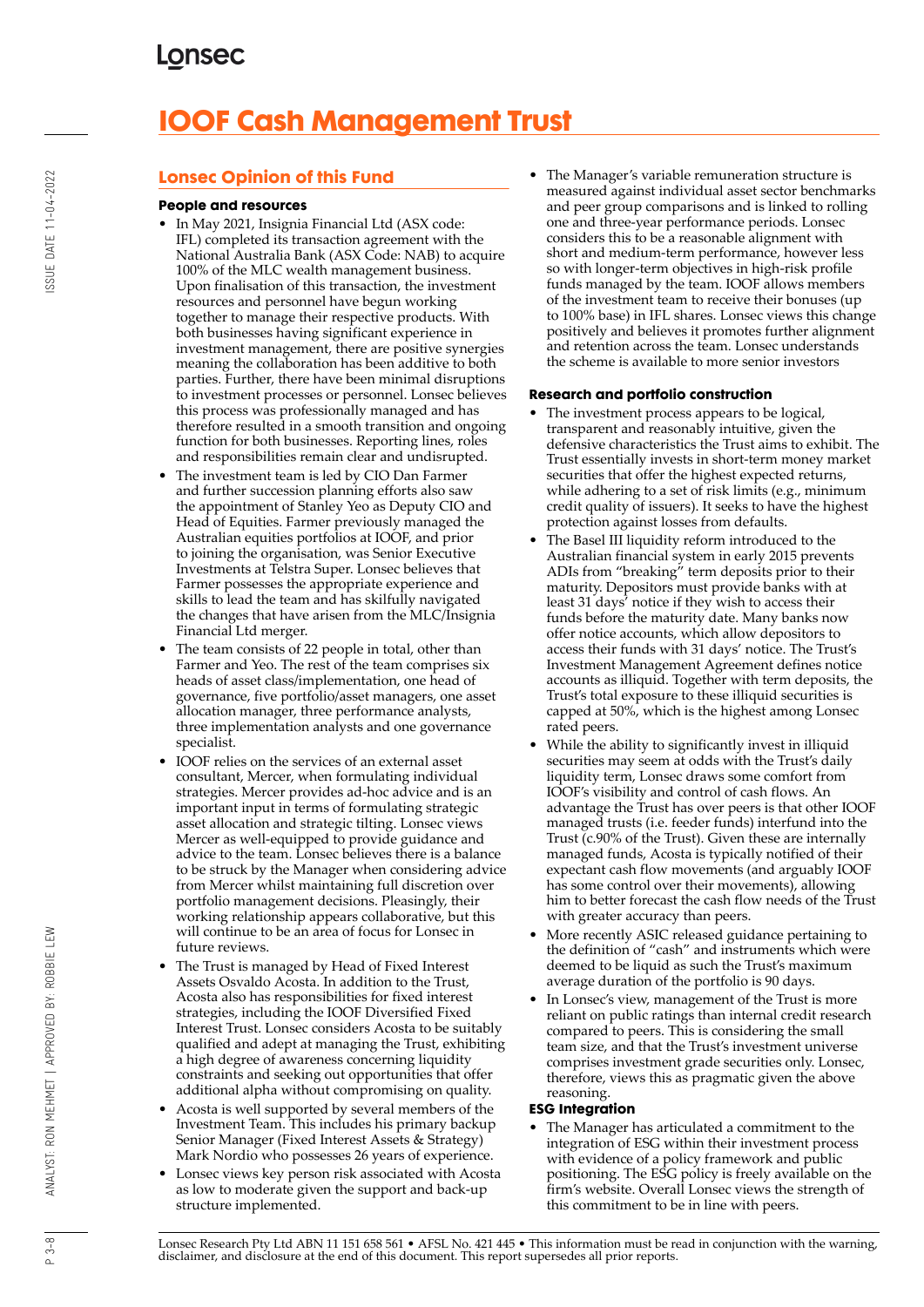# **IOOF Cash Management Trust**

- The level of disclosure with respect to the Manager's proxy voting policy and voting outcomes is in-line with peers with a limited policy framework. While reporting on voting decisions is publicly available, the reporting is lagging peers. The Manager does not provide any details on engagement policy or engagement outcomes.
- There is clear evidence of ESG incorporation when selecting a manager. Elements of ESG are visible throughout the product design process. High-level monitoring of ESG characteristics at the manager level is evident. Overall ESG integration within the investment process is in-line with peers.
- The lead portfolio manager demonstrates an ability to engage on broad ESG topics and the Manager has a systematic approach to track engagement outcomes. ESG is integrated across the majority of the portfolio. The Manager has an observable approach to performing detailed look-through ESG analysis of underlying holdings. Overall, on a peer relative basis, Lonsec considers the overall level of ESG integration within the Trust to be low to moderate.

### **Risk management**

- Lonsec has been satisfied with the structure of the risk management functions embedded within the investment process. While continually evolving, the Manager has integrated compliance systems that enable underlying mandates to be implemented to ensure compliance with their predefined guidelines.
- Underlying managers are typically accessed via separately managed accounts enabling IOOF to tailor mandates to its requirements, e.g., maximum stock bet limits or maximum cash holdings. Lonsec considers this a positive structure as it can facilitate tighter portfolio construction, better product design control, the opportunity for better pricing, improved tax efficiency for investors, and the ability to manage implementation and transitions more efficiently.
- IOOF closely monitors manager portfolios and weightings on a daily basis and investigates daily any excess return outliers exceeding the 99% confidence level. In Lonsec's opinion, ongoing mandate monitoring is very important within the Multi-Manager structure, as it is just as critical for underlying managers to be adhering to their investment process as it is that the process is of high quality.
- The Product Operational Accounting and the Office of the Responsible Entity undertake operational due diligence on potential investment managers and undertake annual reviews of the operational risks associated with employed managers. Lonsec views this positively as it reduces the workload of Portfolio Managers and improves specialisation.
- The team is continuing to improve the transparency of the underlying portfolios and has added these portfolios into Bloomberg PORT and FactSet.

#### **Performance**

• The Trust seeks to exceed the returns of the Bloomberg AusBond Bank Bill Index ('the Benchmark') by 0.30% p.a. (before fees) over a rolling one-year period.

- To 31 January 2022, the Trust returned, net of fees, over one, three, and five years 0.0% p.a., 0.7% p.a., and 1.2% p.a. respectively. Over these three time periods, the Trust over one year was about inline with the Benchmark and its Lonsec median peer group. Over three and five years, the Trust outperformed both the Benchmark and the Lonsec median peer group. Over these three-time time periods, the Trust's volatility (as measured by the annualised standard deviation) and maximum drawdowns were also both in-line with the peer group median metrics.
- The Trust's returns and annualised standard deviation outcomes have resulted in the Sharpe ratio over one year to 31 January 2022 being below the peer median. In contrast, over three and five years the Sharpe ratios were both above the peer median.

#### **Overall**

- Lonsec has maintained the Trust's **'Recommended'** rating at its most recent review. The rating reflects the high regard and conviction for the experience and calibre of the investment team. The rating is also underpinned by Lonsec's positive view of the Trust's robust and repeatable investment process. Notably, the increased resourcing post integration of the OnePath team provides further depth of expertise within investment management and risk management.
- Lonsec remains cognisant of the fact that the Trust's 50% limit on term deposits and notice accounts is the highest in the peer group.
- Considering the integration of MLC is expected to be a multi-year journey, Lonsec will be closely monitoring the degree of collaboration and realised synergies.

### **People and Resources**

#### **Corporate overview**

Insignia Financial Ltd ('Insignia Financial') is a wealth management company offering products and services across, financial advice and distribution, portfolio and estate administration, and investment management. Insignia Financial is listed on the Australian Stock Exchange (ASX code: IFL). As of 31 December 2021, Insignia Financial had \$325.8bn in Funds Under Management and Administration.

These services are operated through a suite of brands including IOOF, Shadforth, Lonsdale, Bridges Financial Services, Consultum Financial Advisers, M3 Financial Services, RI Advice and Australian Executor Trustees.

#### **Size and experience**

| NAME           | POSITION                                                  | <b>EXPERIENCE</b><br>INDUSTRY /<br><b>FIRM</b> |
|----------------|-----------------------------------------------------------|------------------------------------------------|
| DANIFI FARMER  | CIO                                                       | 26/12                                          |
| OSVALDO ACOSTA | HFAD OF FIXED<br>INTEREST ASSETS                          | 21/5                                           |
| MARK NORDIO#   | SENIOR MANAGER -<br>FIXFD INTEREST AND<br><b>STRATEGY</b> | 26/2                                           |

# Primary back-up

ANALYST: RON MEHMET | APPROVED BY: ROBBIE LEW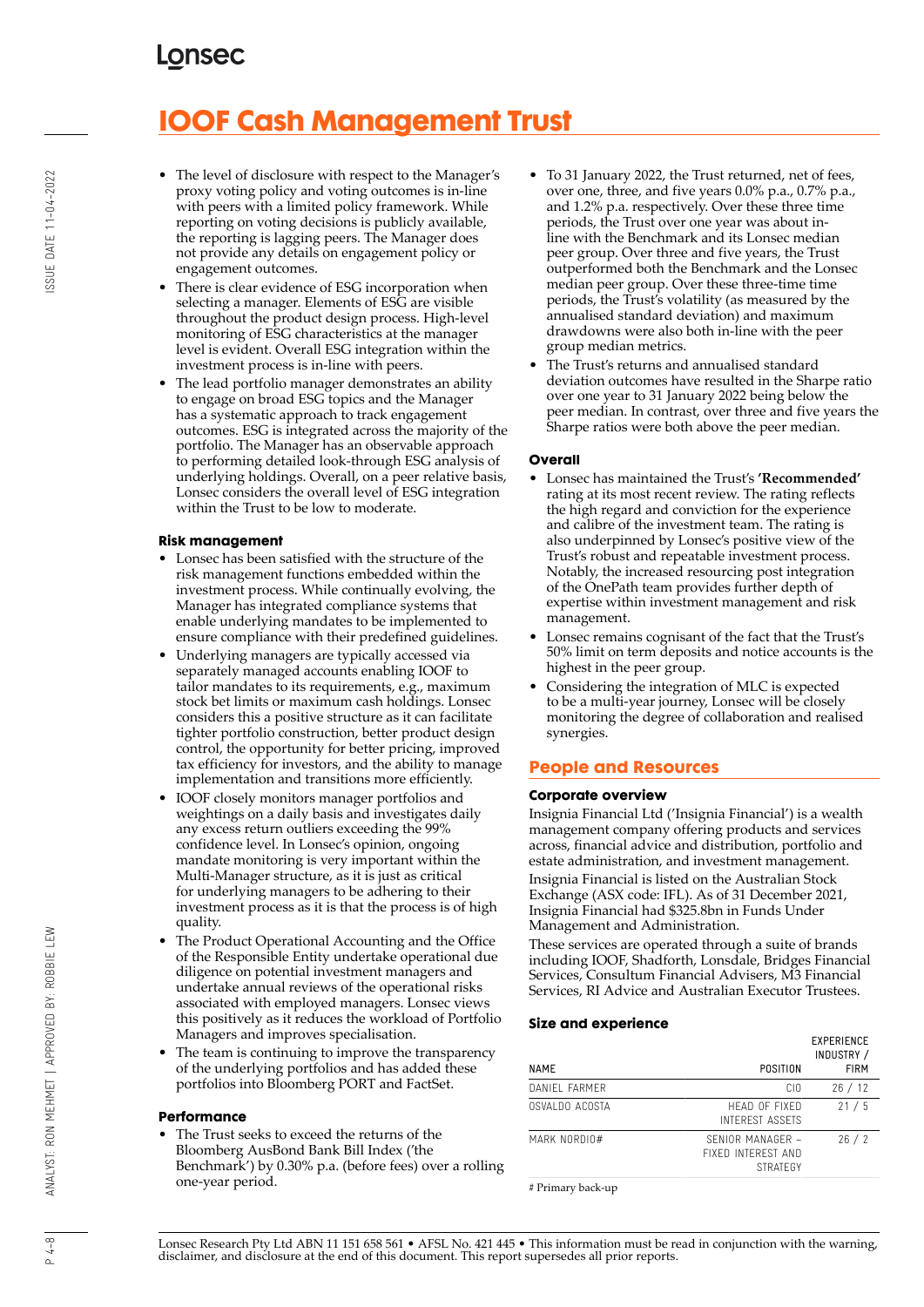# **IOOF Cash Management Trust**

The Investment Team is structured along specialist lines. Osvaldo Acosta is Head of Fixed Interest Assets and joined IOOF in December 2016. Acosta possesses 21 years of experience within fixed income and capital markets across a number of roles. Most recently he worked at Western Asset Management where he was part of the team responsible for portfolio management, trading, and implementation of interest rate strategies across a variety of fixed income portfolios. Prior to that he oversaw multi-manager style portfolios at Australian Unity Investments and was a Treasury Manager at Westfield Group. Acosta's primary backup is Senior Manager (Fixed Interest Assets & Strategy) Mark Nordio who possesses 26 years of experience. Nordio joined from CommInsure in August 2019 where he was a Senior Analyst for their Multi-Manager Fixed Income Strategies. Nordio previously worked at, Barclays Global Investors, Blackrock, and Antares Fixed Income.

The Portfolio Manager conducts qualitative and quantitative research and provides overall data support and recommendations to the six-member Investment Management Committee ('IMC'). The IMC ultimately considers and approves asset allocation decisions and manager appointments.

The IMC meets bi-monthly or more frequently if required, and comprises Anthony Hodges (Chairman and External Member), Denise Allen, and Mary-Anne Nunan (External Members). Daniel Farmer (CIO), Stanley Yeo (Deputy CIO), and Manish Utreja (Head of Alternatives). Osvaldo Acosta has been appointed as Secretary.

Back-office functions are performed by IOOF's Investment Operations Team. Compliance monitoring, custody, unit pricing, registry, and financial reporting functions are outsourced to various parties including Insignia Financial and BNP Paribas; while transition management and implementation are performed by a panel of transition managers including Citi, Macquarie, UBS, and State Street.

### **Remuneration**

The investment team is rewarded with a combination of base salary and variable bonus. 70% of the bonus is assessed on fund performance relative to the relevant peer group over one- and three-year periods, with the other 30% awarded on qualitative factors such as team contribution and client servicing. Members of the investment team may choose to receive their bonus (up to 100% of the base salary) in IFL shares.

#### **Asset Consultant**

IOOF has appointed Mercer as its primary external asset consultant since July 2017. The Manager will seek Mercer's consultancy services when performing due diligence on prospective and currently appointed underlying managers, designing neutral benchmarks, stress testing, and performing various other risk management functions. Mercer will also provide strategic tilting advice.

### **Research Approach**

#### **Overview**

A structured investment process is employed:

• Macroeconomic research and yield curve analysis to determine the likelihood of short term activity from the RBA.

- Developing the investment strategy in terms of both duration and security selection.
- Portfolio construction in the context of the Trust's risk and return objective.
- Monitoring to ensure compliance with the investment parameters.

#### **Credit research**

IOOF relies on public credit ratings of issuers given the investment grade nature of the Trust.

## **Portfolio Construction**

## **Overview**

| INTERNAL RETURN<br><b>OBJECTIVE</b>        | BENCHMARK PLUS 0.30% P.A. (BEFORE FEES)<br>OVER A ROLLING ONE-YEAR PERIOD. |
|--------------------------------------------|----------------------------------------------------------------------------|
| FUND BENCHMARK                             | BLOOMBERG AUSBOND BANK BILL INDEX                                          |
| SUB-INVESTMENT GRADE                       | NOT PERMITTED                                                              |
| TYPICAL NUMBER OF ISSUERS                  | $15 - 25$                                                                  |
| TYPICAL NUMBER OF SECURITIES<br>$50 - 100$ |                                                                            |

The Trust seeks to invests in short-term money market securities that offer the highest expected returns, while adhering to a set of risk limits. It aims to have the highest protection against losses from defaults.

## **Risk Management**

| <b>Risk limits</b>                     |         |
|----------------------------------------|---------|
| $MAX$ $A1+$                            | 100%    |
| MAX A1                                 | 100%    |
| MIN. PORTFOLIO TO MATURE WITHIN 7 DAYS | 10%     |
| MAX AVERAGE DURATION                   | 90 DAYS |
| MAX. SECURITY DURATION                 | 1 YFAR  |
| MIN 'HIGHIY I IQUID'                   | 50%     |
| ISSUER LIMIT TO A1+                    | 35%     |
| ISSUER LIMIT TO A1                     | 30%     |
| ISSUER LIMIT TO A?                     | 20%     |
|                                        |         |

All underlying managers are subject to constraints as specified in an investment management agreement. Most underlying managers are accessed via separately managed accounts. This enables IOOF to tailor mandates to its requirements, for example, maximum stock exposure limits or maximum cash holdings. The risk tools employed by IOOF include Bloomberg, Factset, and BARRA. Risk analysis is also completed by Mercer, whenever a change to the portfolio is proposed.

### **Risk monitoring**

The IOOF investment manager monitoring process consists of a number of prescribed stages. This includes the review of monthly investment reports, review of quarterly manager questionnaires, formal quarterly manager interviews, quarterly manager review notes, ongoing quantitative performance analytics, and ongoing review of external research. Quarterly Manager Questionnaires cover not only risk and performance but also any changes or developments in people or processes. Formal manager interviews (and site visits where practical) are also conducted on an ad-hoc basis where required.

Manager weightings are monitored on a daily basis and are rebalanced on an ongoing basis using cashflows. Using cashflows in this way means that

Lonsec Research Pty Ltd ABN 11 151 658 561 • AFSL No. 421 445 • This information must be read in conjunction with the warning, disclaimer, and disclosure at the end of this document. This report supersedes all prior reports.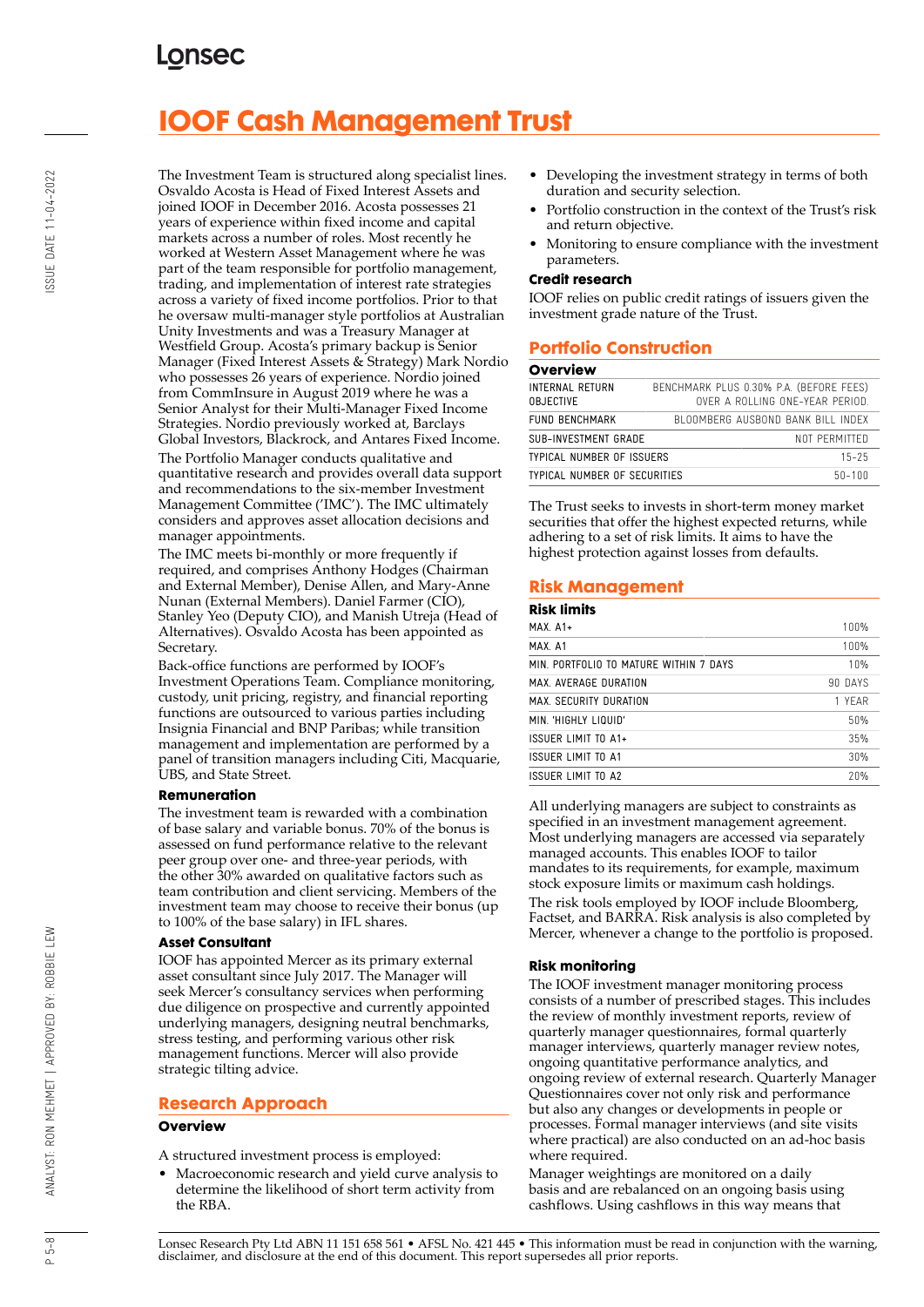# **IOOF Cash Management Trust**

active rebalancing of the portfolio is rarely required which minimises turnover and transaction costs/tax implications.

Product Operational Accounting and the Office of the Responsible Entity works with the Investment Team to review and assess the operational capabilities of all manager appointments.

This team also monitors, reviews and assesses the operational risks associated with employed Investment Managers on an annual basis.

Operational due diligence includes a review of the systems, policies, processes and resources managers have in place to monitor and manage operational risk exposures. Reviews typically focus on the below areas:

- Professional indemnity insurance
- Auditing Practices (with reference to GS007 requirements)
- Organisational structures
- Business Continuity Management
- Policy Summaries
- Risk Management Approaches
- Investment Compliance
- Breaches & Incidents

#### **Implementation**

Portfolio allocations are monitored daily and rebalanced as necessary (subject to a tolerance range of +/-3% at the asset class level and +/-5% at the manager level). Cashflows are actively used to rebalance the portfolio on an ongoing basis, so the tolerance bands are rarely breached. Cashflows are allocated using a proprietary cashflow management system which allows for straight through processing to underlying investment managers.

External transition managers are appointed from a panel at 'arm's length' to ensure that objectivity is maintained. Custody, unit pricing, registry and financial reporting functions are outsourced to various parties including IOOF and BNP Paribas.

### **Risks**

**An investment in the Trust carries a number of standard investment risks associated with investment markets. These include economic, market, political, legal, tax and regulatory risks. Investors should read the PDS before making a decision to invest or not invest. Lonsec considers the major risks to be:**

#### **Interest rate risk**

The Trust is exposed to movements in short term interest rates.

### **Credit) risk**

The risk that an issuer of debt securities fails to meet its obligations. This creates an exposure to underlying borrowers and the financial condition of issuers of these securities. The Trust is not permitted to hold subinvestment grade debt.

#### **Derivatives risk**

Derivatives in the Trust may be used for more efficient and cost-effective implementation of investment strategies. IOOF does not intend to leverage the Trust.

### **Liquidity risk**

If a security cannot be bought or sold quickly enough to reduce or minimise a potential loss, the Trust may

experience difficulty satisfying commitments associated with financial instruments. Up to 50% of the Trust may be allocated to illiquid assets of term deposits and notice accounts under ordinary conditions.

### **Other risks**

Please refer to the Trust's PDS for more details on items identified by the Responsible Entity and Manager including Liquidity Risk, Counterparty Risk, Legal and Regulatory Risk.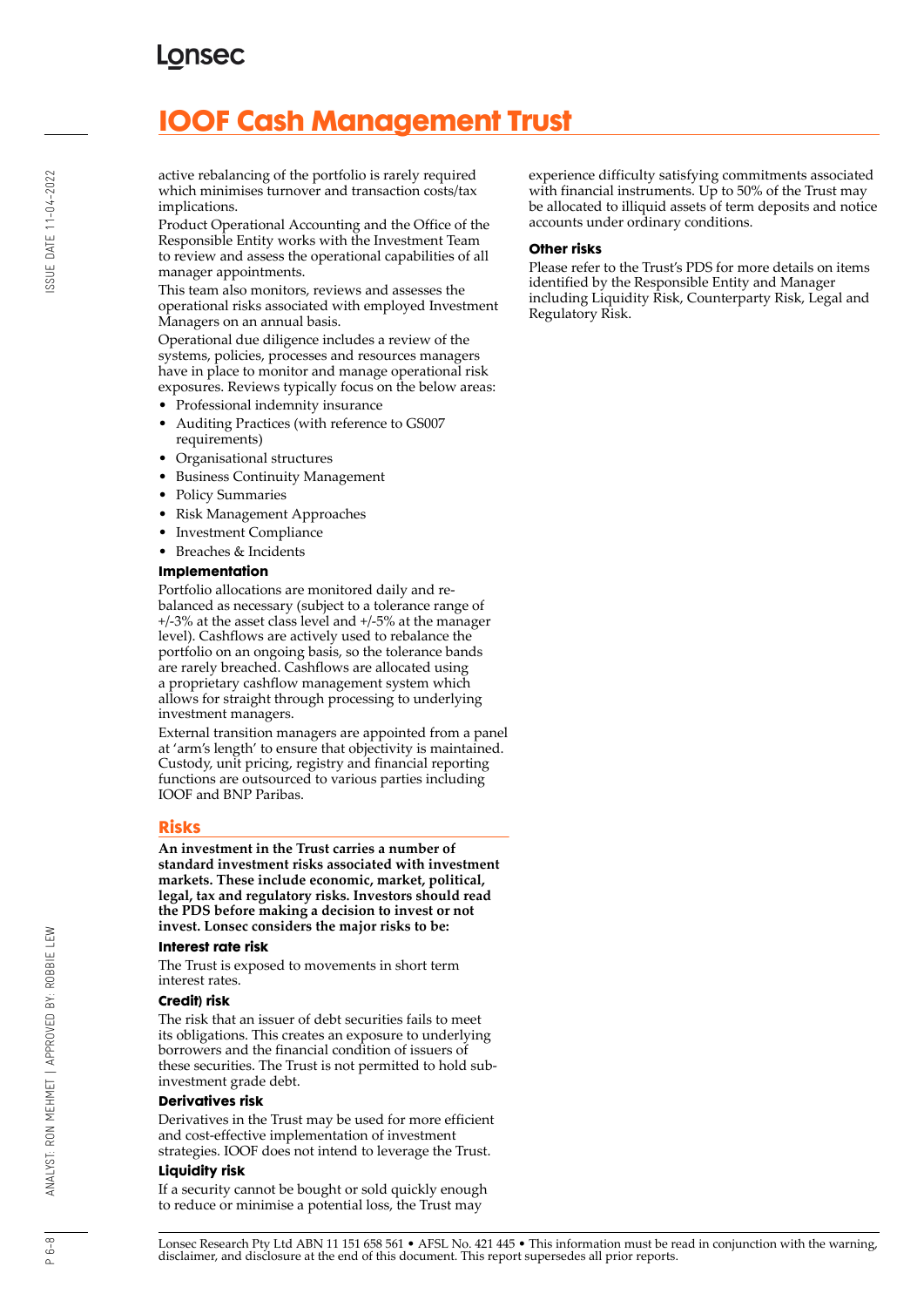# **IOOF Cash Management Trust**

# **Quantitative Performance Analysis - annualised after-fee % returns (at 31-1-2022)**

## **Performance metrics**

| . YN SITTINISY MITHY        |             |             |             |             |             |             |           |             |
|-----------------------------|-------------|-------------|-------------|-------------|-------------|-------------|-----------|-------------|
|                             | 1 YR        |             | 3 YR        |             | 5 YR        |             | 10 YR     |             |
|                             | <b>FUND</b> | PEER MEDIAN | <b>FUND</b> | PEER MEDIAN | <b>FUND</b> | PEER MEDIAN | FUND      | PEER MEDIAN |
| PERFORMANCE (% PA)          | $-0.01$     | 0.03        | 0.67        | 0.62        | 1.19        | 1.12        | 2.08      | 1.98        |
| STANDARD DEVIATION (% PA)   | 0.01        | 0.03        | 0.22        | 0.21        | 0.25        | 0.25        | 0.34      | 0.34        |
| EXCESS RETURN (% PA)        | $-0.04$     | 0.00        | 0.10        | 0.05        | 0.11        | 0.09        | 0.17      | 0.07        |
| OUTPERFORMANCE RATIO (% PA) | 8.33        | 41.67       | 63.89       | 55.56       | 76.67       | 71.67       | 83.33     | 65.00       |
| WORST DRAWDOWN (%)          | $-0.01$     | $-0.01$     | $-0.01$     | $-0.01$     | $-0.01$     | $-0.01$     | $-0.01$   | $-0.01$     |
| TIME TO RECOVERY (MTHS)     | <b>NR</b>   | <b>NR</b>   | <b>NR</b>   | <b>NR</b>   | <b>NR</b>   | <b>NR</b>   | <b>NR</b> | <b>NR</b>   |
| SHARPF RATIO                | $-3.11$     | 0.12        | 0.46        | 0.21        | 0.45        | 0.23        | 0.51      | 0.22        |
| INFORMATION RATIO           | $-4.10$     | 0.15        | 2.27        | 0.51        | 3.07        | 0.94        | 3.82      | 1.62        |
| TRACKING ERROR (% PA)       | 0.01        | 0.02        | 0.04        | 0.04        | 0.04        | 0.04        | 0.05      | 0.05        |

PRODUCT: IOOF CASH MANAGEMENT TRUST

LONSEC PEER GROUP: FIXED INTEREST - STRATEGIC CASH

PRODUCT BENCHMARK: BLOOMBERG AUSBOND BANK BILL INDEX AUD

TIME TO RECOVERY: NR - NOT RECOVERED, DASH - NO DRAWDOWN DURING PERIOD



# BLOOMBERG AUSBOND BANK BILL INDEX AUD



## **Risk-return chart over three years**



· IOOF CASH MANAGEMENT TRUST

◆ BLOOMBERG AUSBOND BANK BILL INDEX AUD

· PEERS

### **Outperformance consistency**



Lonsec Research Pty Ltd ABN 11 151 658 561 • AFSL No. 421 445 • This information must be read in conjunction with the warning, disclaimer, and disclosure at the end of this document. This report supersedes all prior reports.

**A PEER MEDIAN**